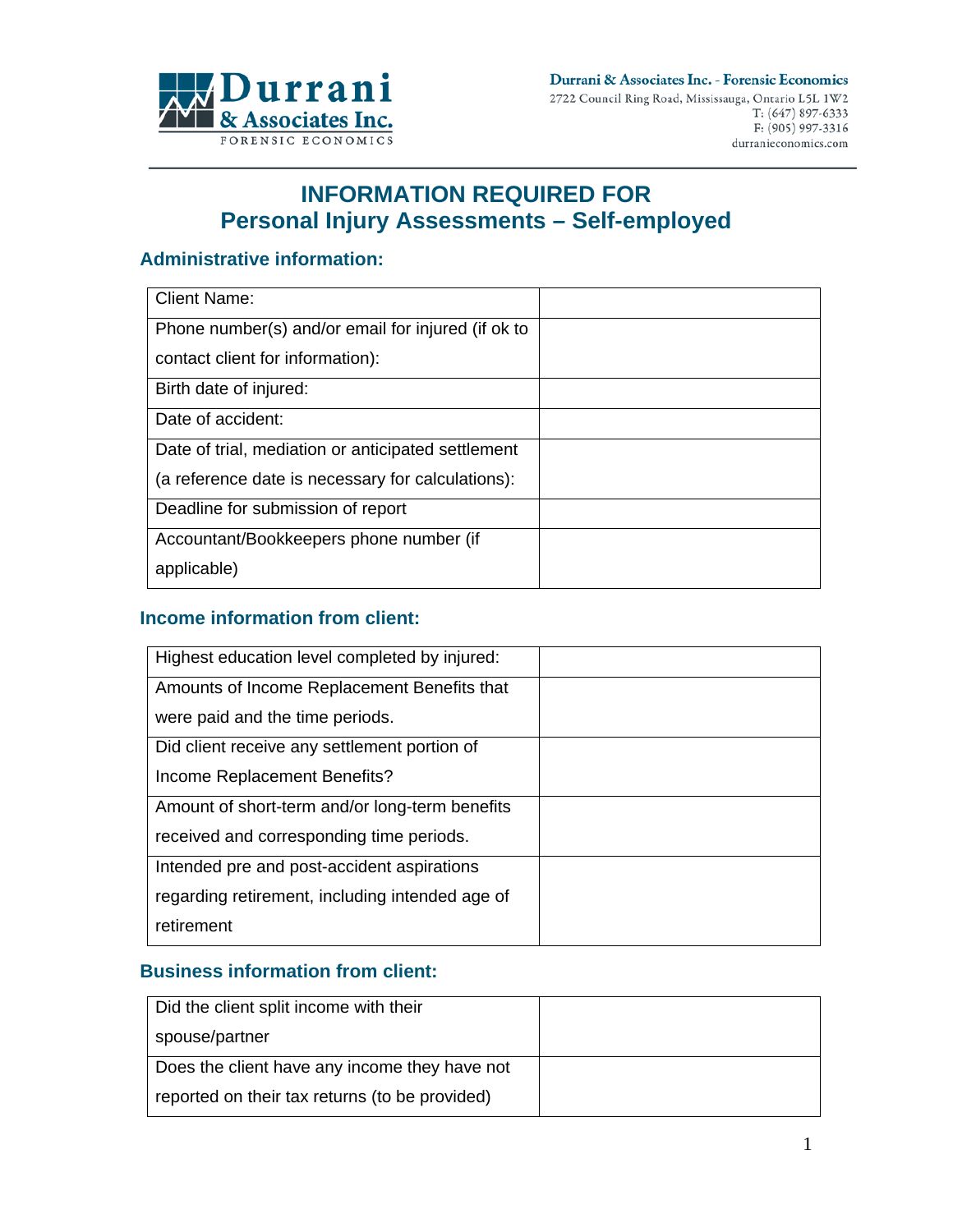

2722 Council Ring Road, Mississauga, Ontario L5L 1W2 T: (647) 897-6333 F: (905) 997-3316 durranieconomics.com

| Did the client have to take any actions to mitigate |  |
|-----------------------------------------------------|--|
| the loss – who helped out? Has any replacement      |  |
| labour been hired? Have any costs increased as      |  |
| a direct result of the accident. What happened in   |  |
| the industry in general since the accident?         |  |
| Has the business been sold? Stopped                 |  |
| operating? Have any asset sales occurred?           |  |
| Did any part of business expenses actually go       |  |
| towards personal consumption?                       |  |
| (Examples include fuel, telephone calls, office)    |  |
| supplies, vehicle capital costs)                    |  |

#### **Additional Information that should be submitted (Please indicate if sent or pending)**

Resume (if available)

Income tax returns for at least 5 years prior to the accident to the present.

If tax returns were not filed/unavailable, then copies of T4s and source documents. *Notices of Assessment* are **not sufficient** for our purposes.

Financial statements and Statement of Business Activities for the business before and after the accident.

Information with regards to the possibility of any unreported income.

Information regarding current year's income for plaintiff (i.e. copy of most recent business' income statement).

Spouse/partner's and children's income tax returns for at least 5 years prior to the accident to the present (if income splitting involved).

Amounts of Income Replacement Benefits that were paid and the time periods. Please include the settlement portion of Income Replacement Benefits. Include Employer's Confirmation of Income, Explanation of Benefits Payable, and Insurer's calculations.

A copy of defense counsel's income replacement benefit estimate.

Amount of short-term and/or long-term benefits received and corresponding time periods. Provide the long-term disability policy if applicable.